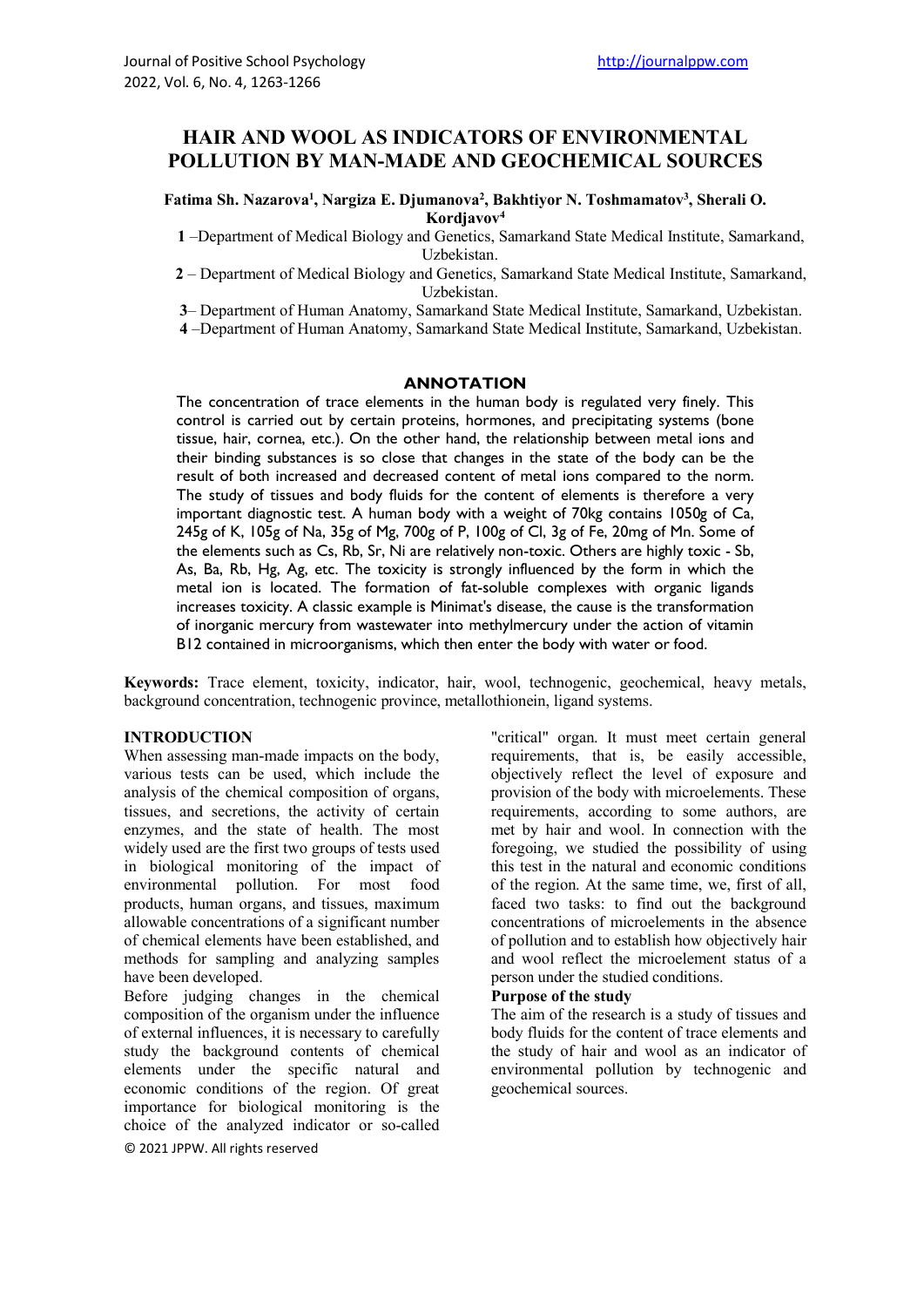## **MATERIALS AND METHODS**

Successful biogeochemical research requires the development of non-destructive methods for obtaining objective information about the mineral metabolism of animals and humans, reflecting their physiological state, the influence of environmental factors, and nutritional levels. In this aspect, the most promising and practically significant are hair and wool, which are easily accessible for analysis and contain high concentrations of all chemical elements present in the body. To resolve the issue of the suitability of epidermal structures as bioindicators, it was necessary, first of all, to find out the dependence of the behavior of more than 40 chemical elements found in the hair on its main organic components of pigments and proteins, to develop new and modify existing chemical-analytical methods for determining the levels of elements in hair. these materials and use the data obtained for biogeochemical zoning and assessment of the technogenic load of the environment. In studies, to determine the background concentrations of trace elements, we selected black hair samples from 16 girls and 16 boys aged 7-12 years old, studying in a rural school. The hair of children better than the hair of an adult reflects the microelement status of the body since it is less exposed to various cosmetic products.

To identify the impact of emissions from the chemical plant on the microelement status of yellow ground squirrels, 14 animals were caught in the territory of the technogenic province and 11 in the control zone.

The extraction concentration method is most often combined with atomic absorption. For extraction concentration in atomic absorption, extraction of intracomplex compounds is used. The selectivity of atomic absorption makes it possible to widely use group reagents, such as diethyl- and pyrrolidinedithiocarbamites, dithizone, oxyquinoline, etc.

More widely, ammonium pyrrolidine dithiocarbamate (APCA) is used for extraction concentration in atomic absorption. This reagent also interacts with many metals, and in solutions, it is more stable than sodium DDC (sodium diethyldithiocarbamate).

Atomic absorption determinations were carried out on Saturn and Spektr instruments. The device "Spectrum" was modified. Modification and improvements concerned the introduction of a pulsed atomizer "furnace-flame" and the corresponding units.

To analyze the solution, an atomizer was used, which is a graphite rod with a longitudinal groove with strictly specified dimensions. The absorption signal was recorded using a KSP-4 potentiometer or an IO-2 integrator connected by a compensation circuit to the potentiometer. The temperature of the graphite rods was measured with an optical device.

## **RESULTS AND DISCUSSION**

The results of the analysis of the hair of children from the control zone indicated that the content of copper in the hair of girls from the zone not affected by industrial emissions, aged 6-10 years, is 21, and boys - 24 mg/kg. It was interesting to note that in a woman's hair, the copper content at the age of 11-12 was 15, and in a man's hair, it was more than two times higher - 37 mg/kg. In our studies, the background level of copper in the hair of boys was also higher than that of girls, but the difference was not so significant. We also observed higher levels of lead and manganese in the hair of girls than boys. We did not find differences in the level of arsenic in the hair of children of different sexes. According to the level of manganese 1.0 mg/kg for girls, 1.1 mg/kg for boys. Data on the concentration of lead in the hair of children living in an industrial area covered a wide range of fluctuations - from 10.7 to 112.3 mg/kg.

Our results corresponded to the average values given for a human hair for the above elements, which were copper - 19, zinc - 220, manganese - 0.25-5.7, lead - 3-70, arsenic - 0.60-3.7 mg /kg.

| The content of trace elements in the hair of children from the technogenic province |           |  |
|-------------------------------------------------------------------------------------|-----------|--|
|                                                                                     | Table 1.1 |  |

| <b>Elements</b><br>sampling  <br>location, gender | Copper         | Zinc         | Plumbum       | <b>Manganese</b> | <b>Arsenic</b> |
|---------------------------------------------------|----------------|--------------|---------------|------------------|----------------|
| Technogenic<br>province<br>$(n=32)$               | 23             | 190          | 8,8           | 1,3              | 1,2            |
| Girls $(n=16)$                                    | $22,5 \pm 1,2$ | $182 \pm 11$ | $9,2 \pm 0,4$ | $1,3\pm0,1$      | $1,3\pm0,2$    |
| Boys $(n=16)$                                     | $23,5 \pm 1,5$ | $198 \pm 8$  | $8,4\pm0,2$   | $1,3\pm0,1$      | $1,1\pm0,1$    |

© 2021 JPPW. All rights reserved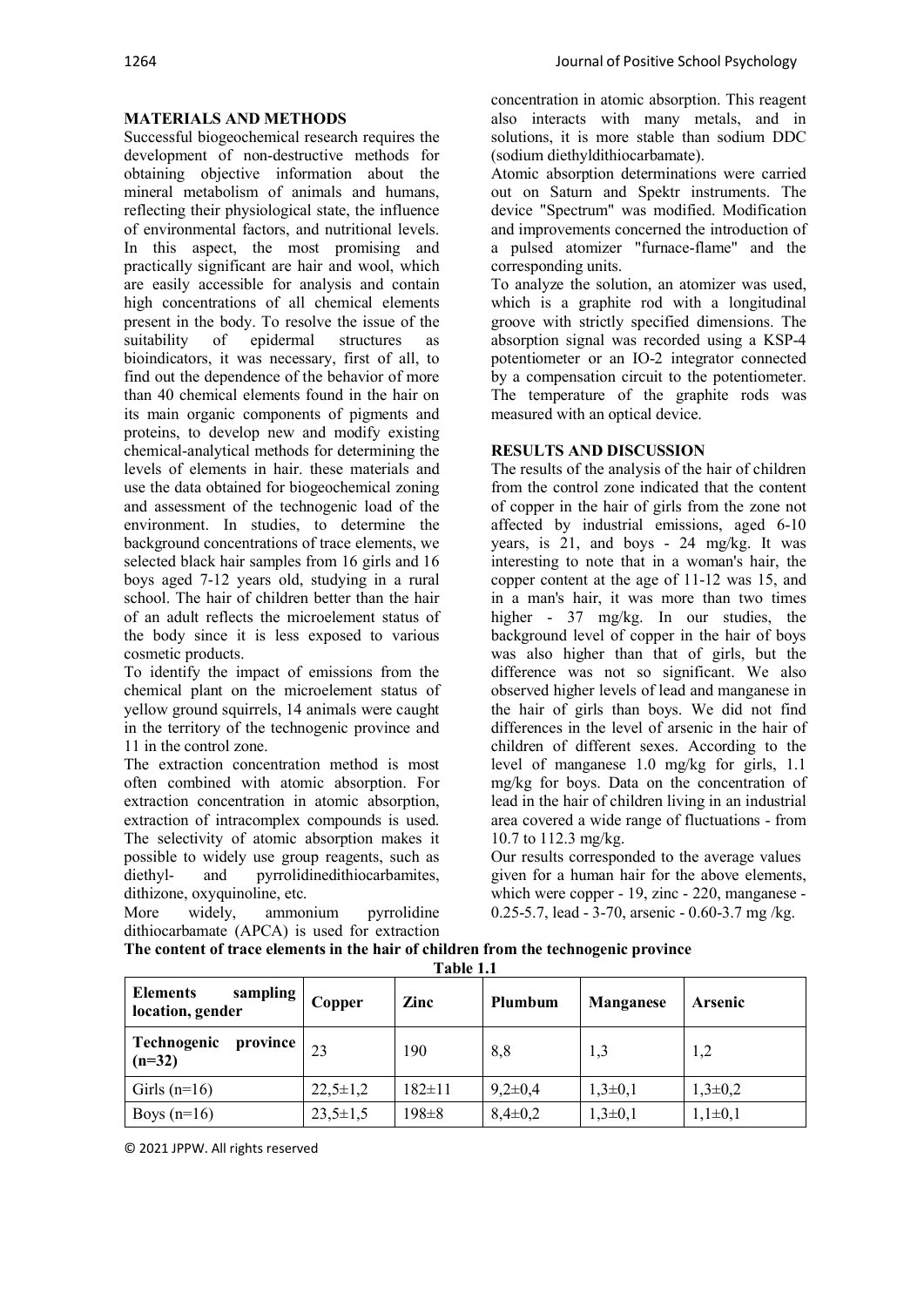| × |  |
|---|--|
|   |  |

| Background (n=32) |                |              |             |             |              |
|-------------------|----------------|--------------|-------------|-------------|--------------|
| Girls $(n=16)$    | $25.0 \pm 0.7$ | $232 \pm 6$  | $2,3\pm0,1$ | $1,3\pm0,1$ | $0,3\pm 0,1$ |
| Boys $(n=16)$     | $29,0 \pm 1,0$ | $208 \pm 10$ | $2,1\pm0,1$ | $1,1\pm0,2$ | $0,3\pm 0,1$ |

As could be noticeable from Table 1, the level of copper and zinc in the hair of children aged 7–12 years in the area affected by emissions from the chemical plant is lower than in children from the control area. According to the content of these elements in the hair, the same picture is observed as in the wool of farm animals and yellow ground squirrels, as well as the smoothing of gender differences in the concentration of these elements. There were no significant differences in the content of manganese in the hair. The hair of children from the technogenic province is enriched with the lead more than 3 times and arsenic by 4 times compared with the control.

To identify the impact of emissions from the chemical plant on the microelement status of yellow ground squirrels, 14 animals were caught in the territory of the technogenic province and 11 in the control zone. The results of the determination of trace elements in the organs and tissues of ground squirrels are presented in Table 2. As follows from the table, the copper content in the organs and tissues of animals in the technogenic province is significantly lower than the background values. The greatest difference (2 times or more) was noted for the brain, wool, and liver. In other organs and tissues, these differences range from 10-38% and were not always statistically significant.

**The content of trace elements in the organs and tissues of yellow ground squirrels**

| $N_2$                       | of<br>Organs<br>the<br>elements | Liver          | <b>Kidneys</b> | Lungs          | <b>Muscles</b> | <b>Wool</b>    | Human<br>brain | <b>Bone</b>   |  |
|-----------------------------|---------------------------------|----------------|----------------|----------------|----------------|----------------|----------------|---------------|--|
|                             | Background (household) (n=11)   |                |                |                |                |                |                |               |  |
| 1                           | Copper                          | $6,7\pm0,68$   | $14,8\pm 4,16$ | $1,8 \pm 0,4$  | $1,3\pm0,2$    | $5,3\pm1,1$    | $9,4\pm2,72$   | $0,9{\pm}0,3$ |  |
| 2                           | Zink                            | $16,3\pm1,23$  | $13,6 \pm 0.7$ | $11,7+2,3$     | $12,2\pm 3,2$  | $39,6 \pm 2,7$ | $19,3 \pm 2,4$ | $24,7\pm4,1$  |  |
| 3                           | Manganese                       | $3,5\pm0.3$    | $1,7 \pm 0.6$  | $0,3\pm0,03$   | $0,1\pm0.03$   | $4,8 \pm 0.7$  | $0,3{\pm}0,07$ | $1,3\pm0,2$   |  |
| $\overline{4}$              | Plumbum                         | $0,2{\pm}0,06$ | $0.2 \pm 0.08$ | $0.1 \pm 0.6$  | $0,1\pm0,11$   | $1,3\pm0,4$    | $0,1\pm0.09$   | $1,5\pm0,4$   |  |
| Technogenic province (n=14) |                                 |                |                |                |                |                |                |               |  |
|                             | Copper                          | $3,9 \pm 0,3$  | $10,4\pm1,2$   | $1,5\pm0,3$    | $0,8 \pm 0.2$  | $2,4\pm0,4$    | $3,7\pm1,4$    | $1,0\pm0,2$   |  |
| 2                           | Zink                            | $11,7\pm1,1$   | $9,8 \pm 0.7$  | $9,6 \pm 1,1$  | $7,9 \pm 1,4$  | $26,4\pm1,2$   | $15,6 \pm 2,2$ | $13,1\pm2,3$  |  |
| 3                           | Manganese                       | $3,3\pm0,1$    | $1,6 \pm 0.7$  | $0,2{\pm}0,04$ | $0,1\pm 0.02$  | $5,2\pm0,6$    | $0,3\pm0,02$   | $1,6 \pm 0,3$ |  |
| $\overline{4}$              | Plumbum                         | $0.4 \pm 0.09$ | $0,4\pm0,08$   | $0.1 \pm 0.04$ | $0,2{\pm}0,06$ | $6,2{\pm}1,1$  | $0,2\pm 0,22$  | $3,3\pm0,7$   |  |

Thus, the depletion of the organism with copper under the influence of emissions of phosphate production is fully observed in rodents and is not associated with the structural features of the digestive tract.

It is interesting that in gophers, unlike ruminants and humans, the kidneys are richer in copper content than the liver. Such a picture is observed both in the conditions of the physiological norm and in the technogenic province. A similar situation is observed in rats, in which the copper content in the kidneys reaches 22 mg/kg, with 7.6 mg/kg of fresh liver tissue. This phenomenon is associated with an increased ability of the rat body to synthesize metallothioneins. Metallothioneins were low molecular weight proteins that did not have enzymatic activity. Contained a significant amount of sulphhydryl groups and a very high

© 2021 JPPW. All rights reserved

resistance to some metal ions (zinc, cadmium, copper, lead, mercury, gold, and bismuth). As in ruminants, ground squirrels from the technogenic biogeochemical province have a significantly reduced content of zinc in organs and tissues. The greatest differences are observed in the content of this element for bone and wool, and less significant, but statistically significant differences - for the liver and kidneys. The level of zinc in other studies of organs and tissues also showed a downward trend, which, however, did not reach the first statistical threshold of significance.

Wool of ground squirrels, as well as other animal species, objectively reflects the level of copper and zinc in their body, as evidenced by the high correlation coefficient between the content of these elements in wool and indicator organs.